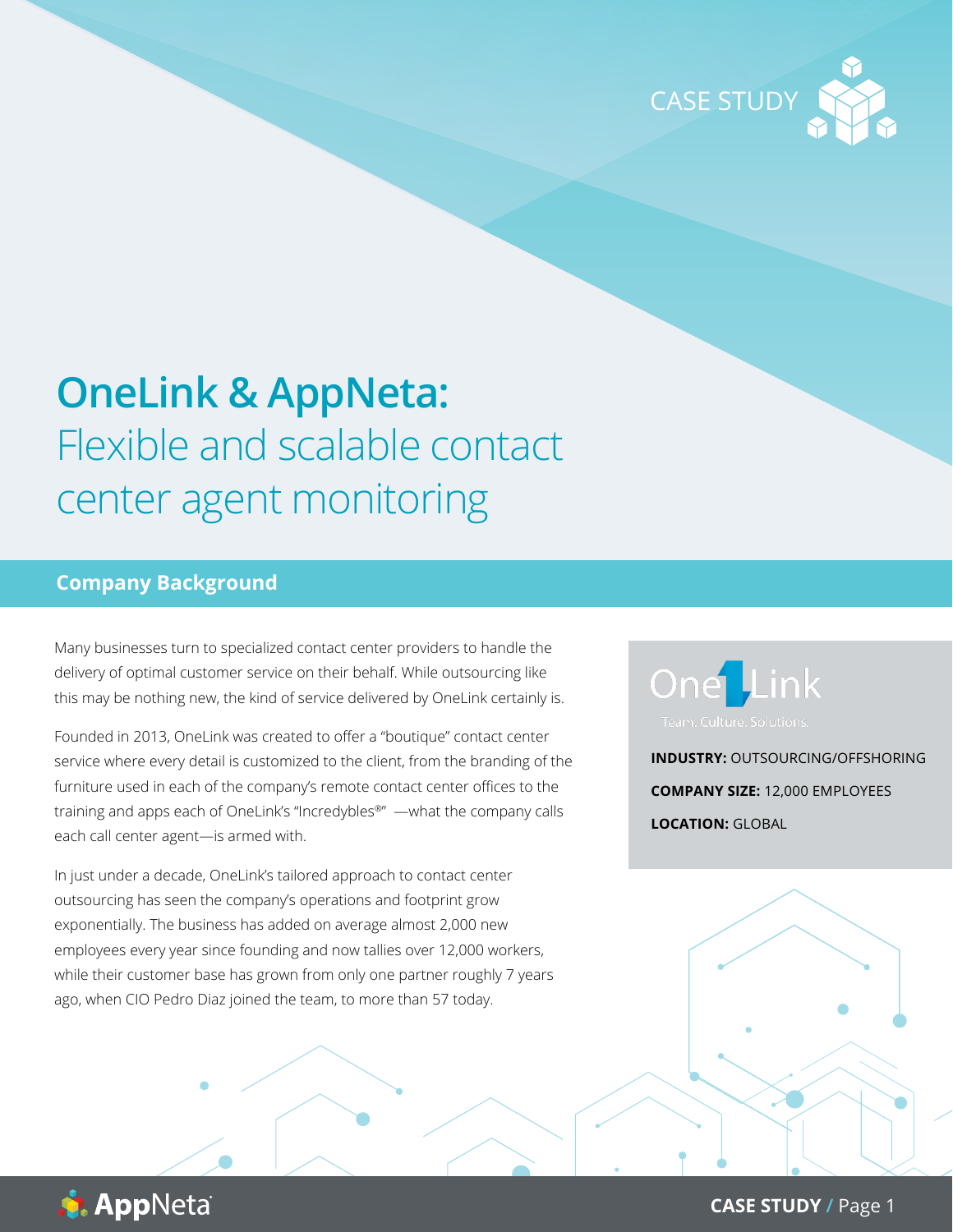At the start of this year, Pedro's team was overseeing agents across more than 14 sites throughout the Americas, including Mexico, Guatemala, El Salvador, Columbia, Nicaragua and Brazil. Already, Pedro's systems team had been leveraging network performance monitoring from AppNeta to help assure the performance of OneLink's Incredybles® as the brand's remote office footprint grew.

Pedro's team began deploying AppNeta Performance Manager to monitor end user experience and call quality among contact center agents in OneLink's San Salvador office. The team had been using a patchwork of solutions to measure standard voice and video metrics (latency, packet loss, jitter on critical links), but never a unified solution that could give them a clear picture of performance.

Once deployed at one location, it didn't take long for the team to see all that they had been missing by not leveraging a unified, comprehensive performance monitoring solution, and wasted no time in deploying AppNeta across all 14 remote locations — a move that proved critical as unforeseen events upended OneLink's plans for 2020.

**AppNeta has actually saved the day more than once at OneLink when we've had complex network diagnostics that we are not able to do on our own, or that we couldn't resolve traditionally. The solution has certainly paid itself off many times.** |<br>"

#### *Pedro Diaz* Chief Information Officer

# **With work decentralizing, AppNeta ensures continuous visibility**

"

**Before, we had 14 sites that we had to manage. The way we look at it now, we have 8,000.**

"<br>|<br>|

*Pedro Diaz* Chief Information Officer As the global pandemic forced enterprises across the globe to shutdown shared offices and explore work-from-home (WFH) options for workers across departments, Pedro and his team found themselves literally ripping out the computers and hardware from their six geographies and sending 8,000 Incredybles<sup>®</sup> home, with little pre-planning afforded.

"<br>|<br>|

"Before, we had 14 sites that we had to manage. The way we look at it now, we have 8,000 sites — one for every Incredyble® — and every connection is different," Pedro said. "The challenge is not small to keep these operations running smoothly, and to maintain the same quality as we had in the office, which is critical to delivering on our 'boutique' promise to clients."

Fortunately, OneLink's existing partnership with AppNeta proved critical just when things were starting to seem daunting.

OneLink leverages AppNeta's Workstation Monitoring Points, which the team is using to gain a better understanding of both the variable connectivity at different locations and the associated performance impact on their call center agents.